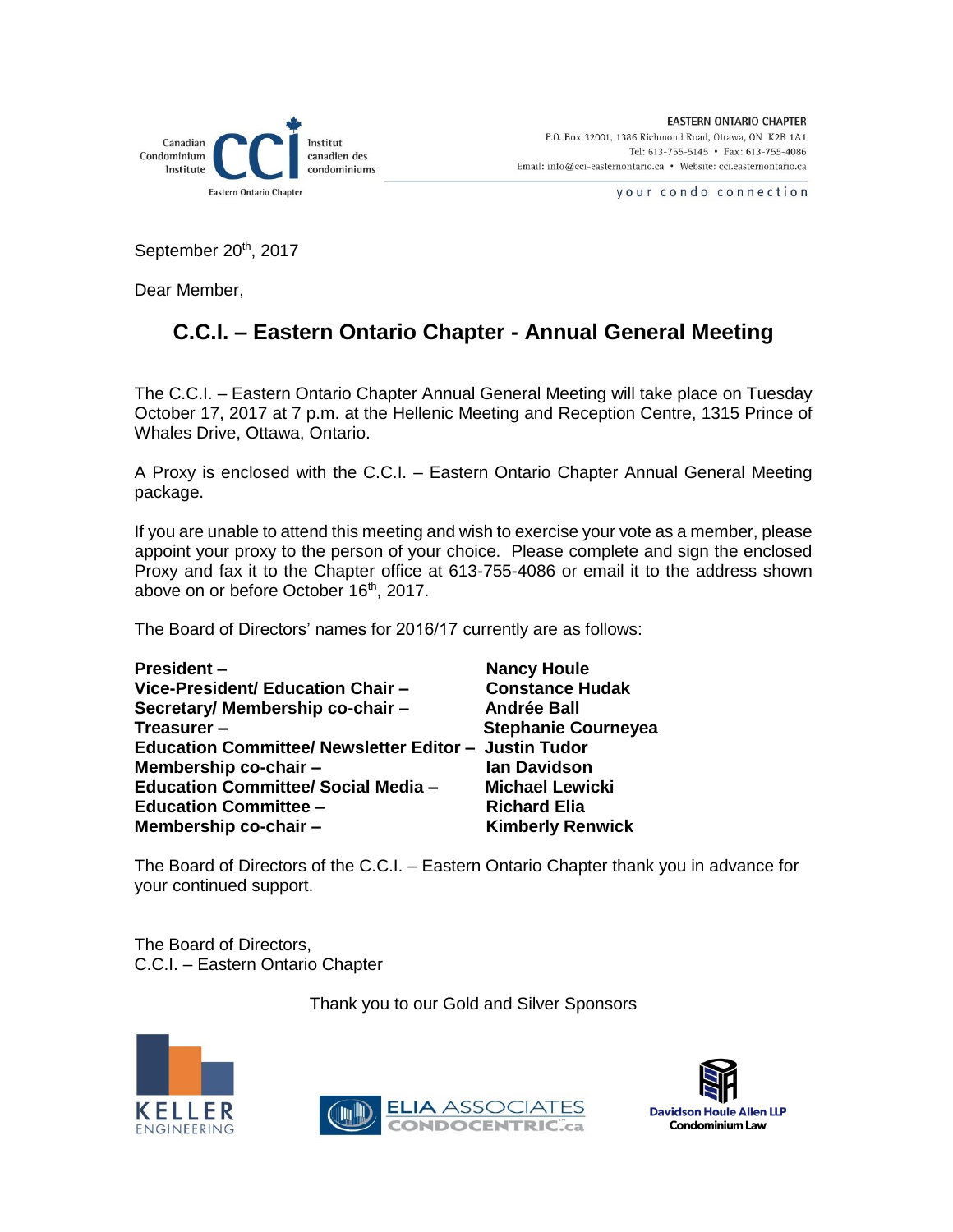

your condo connection

## **NOTICE OF THE ANNUAL GENERAL MEETING**

Notice is hereby given that an Annual General Meeting of the Ottawa Chapter of the Canadian Condominium Institute will be held at the Hellenic Community Centre, Ottawa, Ontario, on Tuesday, October  $17<sup>th</sup>$ , 2017 at 7 p.m. The business to be transacted at the meeting is set out in the following agenda.

- 1. Call to Order
- 2. Appointment of Scrutineers
- 3. Adoption of Minutes of the meeting held on October 19th, 2016\*
- 4. President's Report
- 5. Treasurer's Report\*
- 6. Appointment of Review Engagement for the fiscal year 2016/2017
- 7. Report on CCI-National
- 8. Membership Report
- 9. Education Report
- 10. Election of three Directors
- 11. Election Results
- 12. New Business
- 13. Adjournment

Dated at Ottawa, this 20<sup>th</sup> day of September, 2017 by Order of the Board of Directors.

Sincerely,

Julie Klotz, Administrator C.C.I. Eastern Ontario Chapter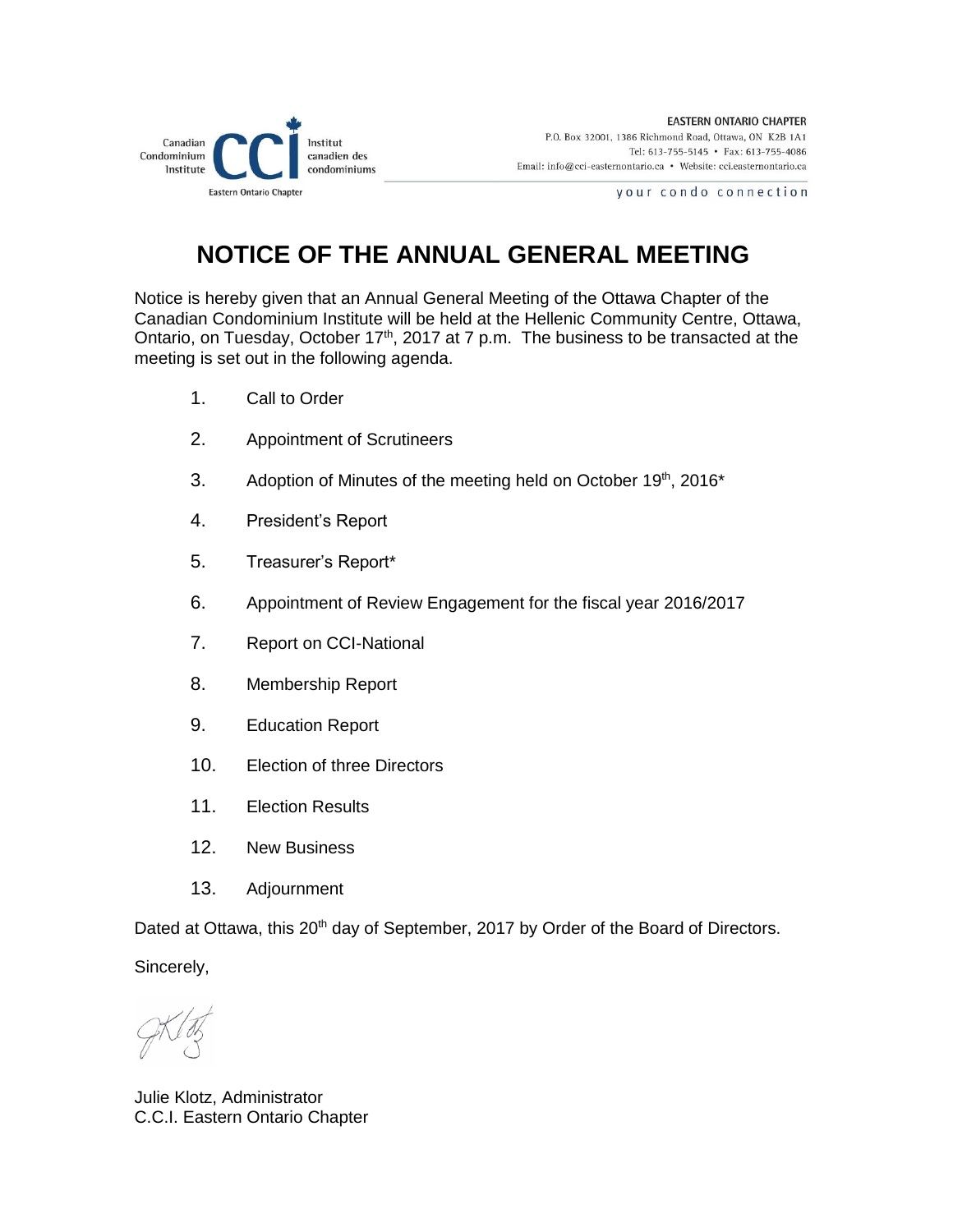

your condo connection

# **C.C.I. Eastern Ontario Chapter Annual General Meeting INSTRUMENT OF PROXY**

#### **THIS PROXY MUST BE RECEIVED BY THE C.C.I. EASTERN ONTARIO OFFICE NO LATER THAN 11:59 PM ON OCTOBER 16th, 2017. PROXIES WILL NOT BE ACCEPTED AFTER THIS DATE AND TIME.**

The undersigned member of the Canadian Condominium Institute, Eastern Ontario Chapter, hereby appoints

if present, or failing him/her, Nancy Houle, President of the Board of the Canadian Condominium Institute, Eastern Ontario Chapter, as proxy of the undersigned, with power of substitution to attend, vote and act for and on behalf of the undersigned at the Annual General Meeting of members of the Canadian Condominium Institute, Eastern Ontario Chapter, to be held on the  $17<sup>th</sup>$  day of October, 2017 at 7:00 pm at the Hellenic Meeting and Reception Centre, 1315 Prince of Wales Drive, Ottawa, ON, including all adjournments thereof, in respect of all matters which may come before the meeting in the same manner as the undersigned could do if personally present there at, the undersigned hereby agreeing to ratify all which such proxy holder may lawfully do by virtue thereof.

The undersigned hereby revokes all proxies given.

DATED this day of , 2017

Name and/or Corporation *(Please print)* 

 $\overline{\phantom{a}}$  , where  $\overline{\phantom{a}}$  , where  $\overline{\phantom{a}}$  , where  $\overline{\phantom{a}}$  , where  $\overline{\phantom{a}}$ 

 $\mathcal{L}_\text{max}$ 

Signature of Member (I have authority to bind the Corporation)

NOTE: Each member has the right to appoint a person to represent him or her at the meeting other than the person specified above. Such right may be exercised by inserting into the blank space provided the name of the person appointed. There is one vote per Condominium Corporation, professional and business partner membership.